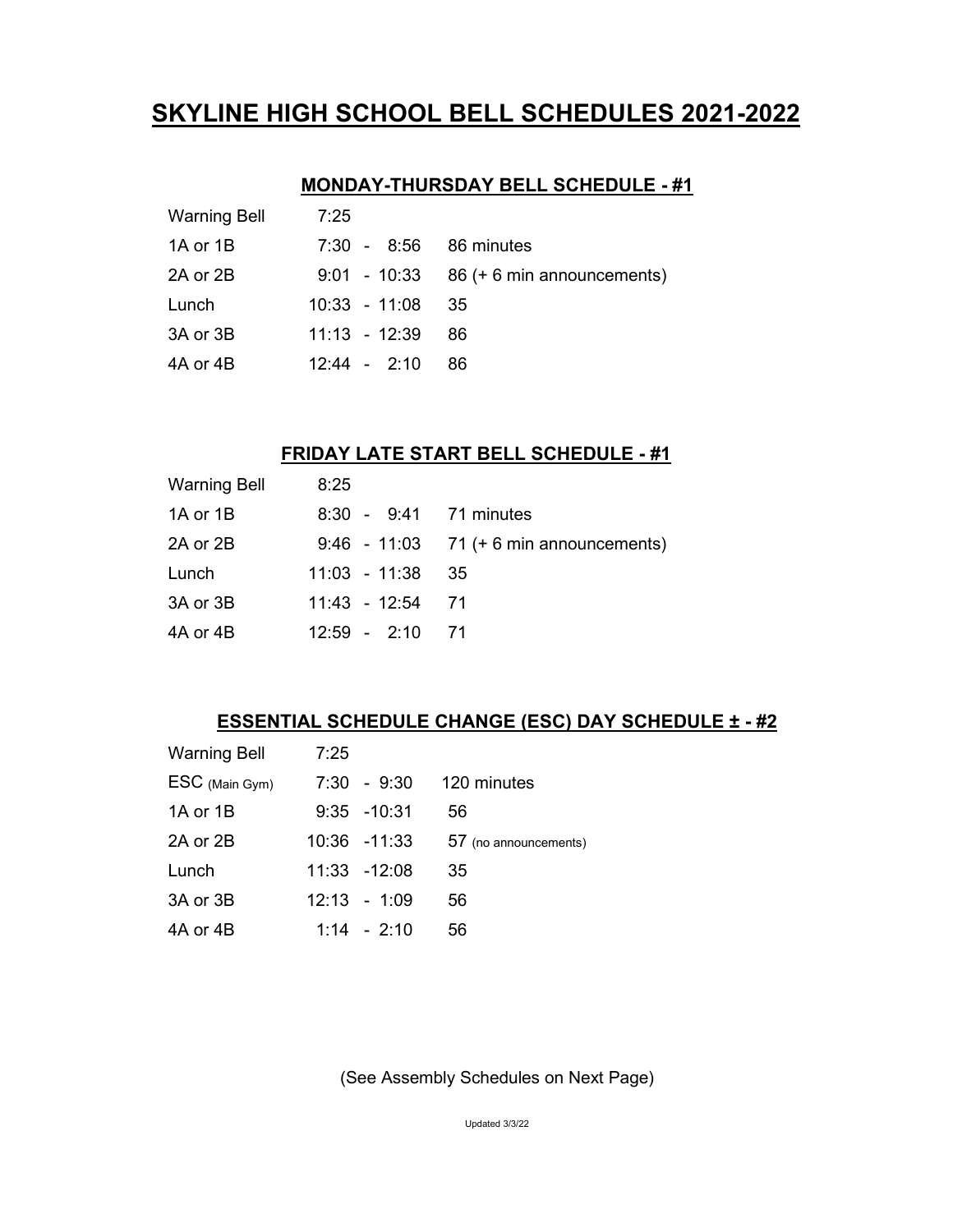# **SKYLINE HIGH ASSEMBLY SCHEDULES**

#### **AM (MONDAYS-THURSDAYS) TWO-ASSEMBLIES BELL SCHEDULE ± - #3**

2A/2B Teachers Group A or B attend 1<sup>st</sup> Assembly & 2A/2B Teachers Group A or B attend 2<sup>nd</sup> Assembly (see page 3) The assignment of Group A or Group B will be announced before the assemblies – See teacher list on next page

| <b>Warning Bell</b>      | 7:25 |                    |                       |
|--------------------------|------|--------------------|-----------------------|
| 1A or 1B                 | 7:30 | - 8:40             | 70 minutes            |
| 2A or 2B                 |      | $8:45 - 8:50$      | 5                     |
| 1 <sup>st</sup> Assembly |      | $8:50 - 9:50$      | 60 (times may vary)   |
| 2A or 2B                 |      | $\pm$ 9:55 - 11:05 | 70 (no announcements) |
| 2A or 2B                 |      | $8:50 - 10:00$     | 70 (no announcements) |
| 2 <sup>nd</sup> Assembly |      | $±10:05 - 11:05$   | 60 (times may vary)   |
| Lunch                    |      | $11:05 - 11:40$    | 35                    |
| 3A or 3B                 |      | 11:45 - 12:55      | 70                    |
| 4A or 4B                 | 1:00 | $-2.10$            | 70                    |
|                          |      |                    |                       |

#### **AM (FRIDAYS ONLY) TWO-ASSEMBLIES BELL SCHEDULE ± - #4**

2A/2B Teachers Group A or B attend 1<sup>st</sup> Assembly & 2A/2B Teachers Group A or B attend 2<sup>nd</sup> Assembly (see page 3) The assignment of Group A or Group B will be announced before the assemblies – See teacher list on next page<br>Warning Bell 8:25

| <b>Warning Bell</b>      | 8:25             |                     |
|--------------------------|------------------|---------------------|
| 1A or 1B                 | $8:30 - 9:25$    | 55 minutes          |
| 2A or 2B                 | $9:30 - 9:35$    | 5                   |
| 1 <sup>st</sup> Assembly | $9:35 - 10:30$   | 55 (times may vary) |
| 2A or 2B                 | $±10:35 - 11:35$ | $55 (+ 5 min)$      |
| 2A or 2B                 | $9:35 - 10:35$   | $55 (+ 5 min)$      |
| 2 <sup>nd</sup> Assembly | $10:40 - 11:35$  | 55 (times may vary) |
| Lunch                    | $11:35 - 12:10$  | 35                  |
| 3A or 3B                 | $12:15 - 1:10$   | 55                  |
| 4A or 4B                 | $1:15 - 2:10$    | 55                  |

#### **AM (MONDAYS-THURSDAYS) ONE-ASSEMBLY BELL SCHEDULE ± - #5**

| <b>Warning Bell</b> | 7:25 |                 |                       |
|---------------------|------|-----------------|-----------------------|
| 1A or 1B            |      | $7:30 - 8:40$   | 70 minutes            |
| 2A or 2B            |      | $8:45 - 8:50$   | 5                     |
| Assembly            |      | $8:50 - 9:50$   | 60 (times may vary)   |
| 2A or 2B            |      | ± 9:55 - 11:05  | 70 (no announcements) |
| Lunch               |      | $11:05 - 11:40$ | 35                    |
| 3A or 3B            |      | $11:45 - 12:55$ | 70                    |
| 4A or 4B            |      | $1:00 - 2:10$   | 70                    |

#### **AM (FRIDAYS ONLY) ONE-ASSEMBLY BELL SCHEDULE ± - #6**

| <b>Warning Bell</b> | 8:25             |                     |
|---------------------|------------------|---------------------|
| 1A or 1B            | $8:30 - 9:25$    | 55 minutes          |
| 2A or 2B            | $9:30 - 9:35$    | 5                   |
| Assembly            | $9:35 - 10:30$   | 55 (times may vary) |
| 2A or 2B            | $±10:35 - 11:35$ | $55 (+ 5 min)$      |
| Lunch               | $11:35 - 12:10$  | 35                  |
| 3A or 3B            | $12:15 - 1:10$   | 55                  |
| 4A or 4B            | $1:15 - 2:10$    | 55                  |
|                     |                  |                     |

*± Class will begin 5 minutes after end of assembly or event.*